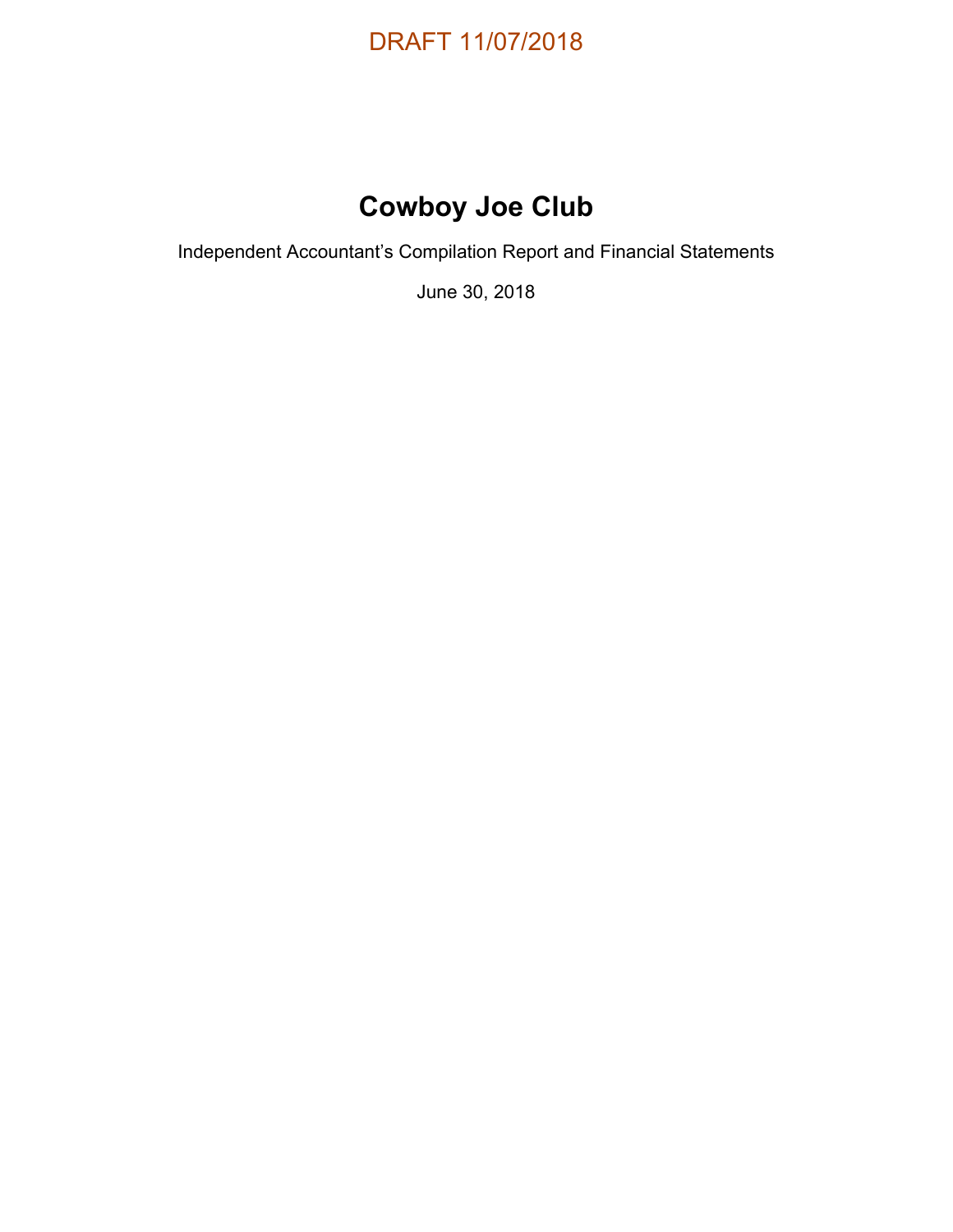# **Cowboy Joe Club**

**June 30, 2018** 

#### **Contents**

#### **Financial Statements**

#### **Supplementary Information**

| Schedule II – Support of University of Wyoming – Athletic Department – |  |
|------------------------------------------------------------------------|--|
|                                                                        |  |
|                                                                        |  |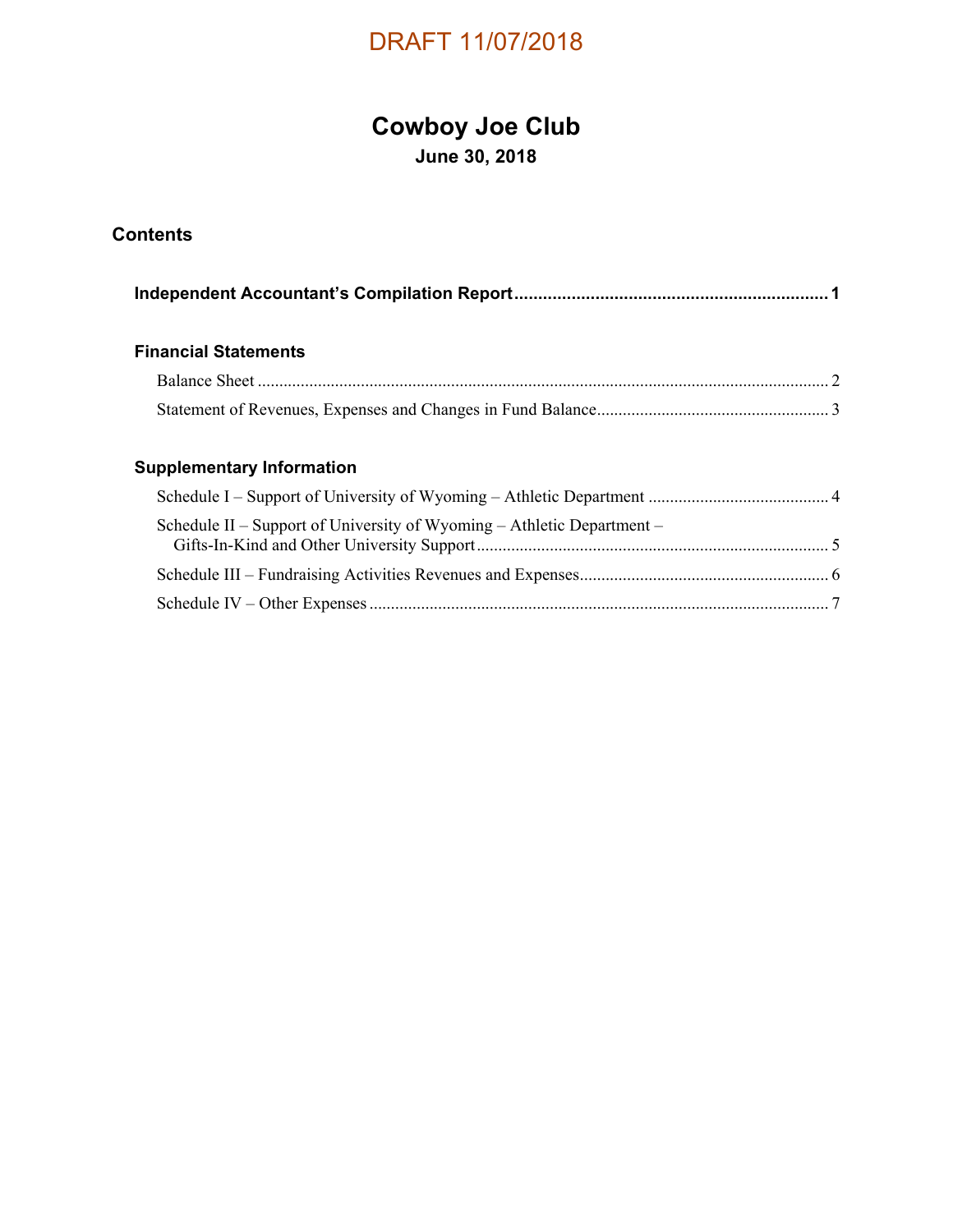#### **Independent Accountant's Compilation Report**

Board of Directors Cowboy Joe Club Laramie, Wyoming

Management is responsible for the accompanying financial statements of the Cowboy Joe Club, which comprise the balance sheet as of June 30, 2018, and the related statement of revenues, expenses and changes in fund balance for the year then ended in accordance with accounting principles generally accepted in the United States of America. We have performed compilation engagements in accordance with Statements on Standards for Accounting and Review Services promulgated by the Accounting and Review Services Committee of the American Institute of Certified Public Accountants. We did not audit or review the financial statements nor were we required to perform any procedures to verify the accuracy or completeness of the information provided by management. Accordingly, we do not express an opinion, a conclusion, nor provide any form of assurance on these financial statements.

Management has elected to omit substantially all of the disclosures and the statements of cash flows required by accounting principles generally accepted in the United States of America. If the omitted disclosures and statements of cash flows were included in the financial statements, they might influence the user's conclusions about the entity's assets, liabilities, fund balance, revenue and expenses. Accordingly, these financial statements are not designed for those who are not informed about such matters.

Management has elected to record gifts-in-kind pledges as used rather than when an unconditional promise to give is made and has elected to show separate funds for unrestricted and restricted funds, but has not displayed the unrestricted, temporarily restricted and permanently restricted funds as required by generally accepted accounting principles. The effect of these departures from accounting principles generally accepted in the United States has not been determined.

The supplementary information is presented for purposes of additional analysis and is not a required part of the basic financial statements. Such information is the responsibility of management. The supplementary information was subject to our compilation engagement. We have not audited or reviewed the supplementary information and do not express an opinion, a conclusion, nor provide any assurance on such information.

Denver, Colorado

 $\mathcal{L}_\text{max}$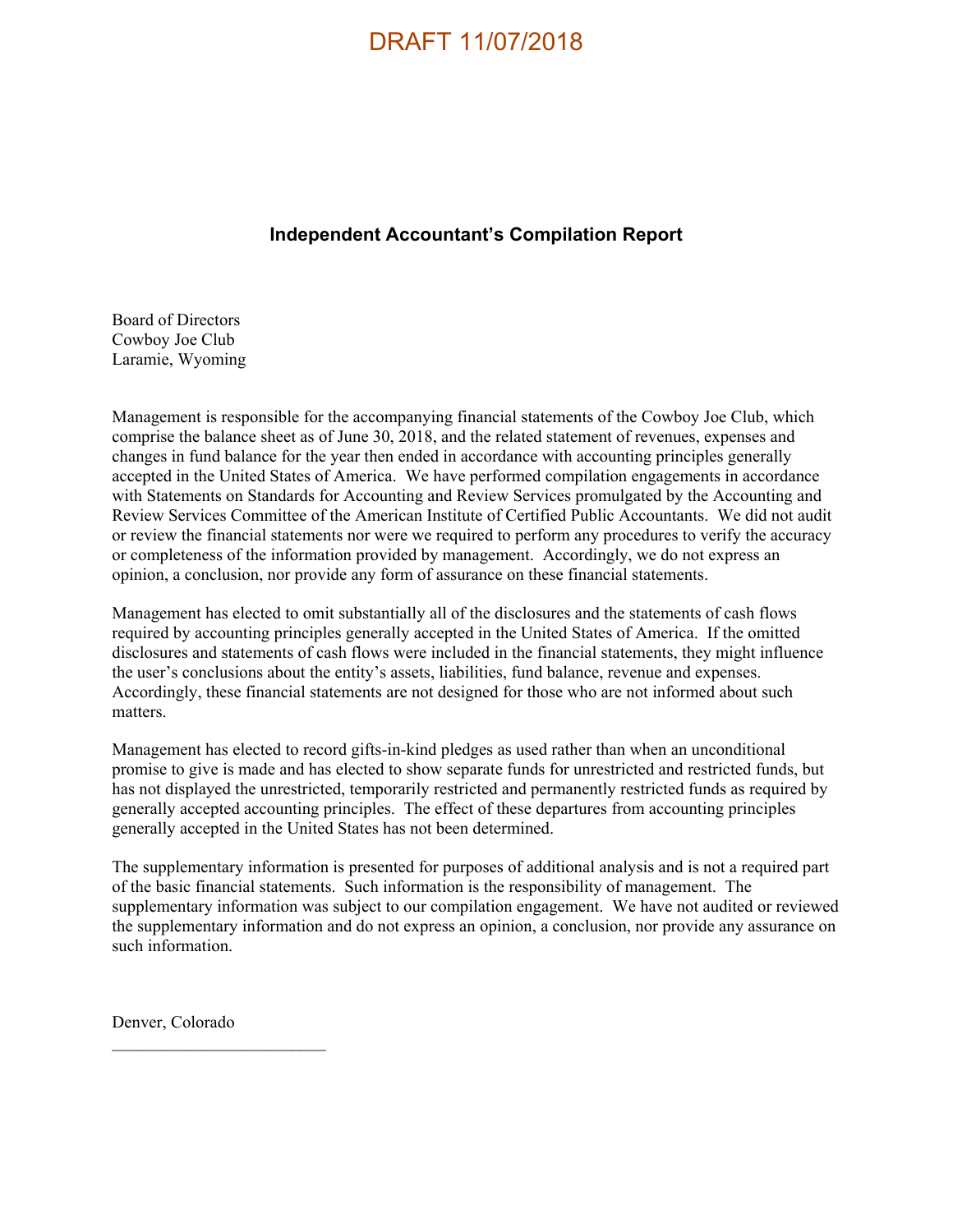### **Cowboy Joe Club Balance Sheet June 30, 2018**

|                                                                      | <b>Unrestricted</b><br>Operating<br>Fund | <b>Restricted</b><br><b>Funds</b> | <b>Endowment</b><br><b>Funds</b> | <b>University</b><br>of Wyoming<br><b>Unrestricted</b><br>Operating<br>Fund | <b>Total</b>    |
|----------------------------------------------------------------------|------------------------------------------|-----------------------------------|----------------------------------|-----------------------------------------------------------------------------|-----------------|
| <b>Assets</b>                                                        |                                          |                                   |                                  |                                                                             |                 |
| Cash on deposit with the                                             |                                          |                                   |                                  |                                                                             |                 |
| University of Wyoming                                                | \$<br>6,735,443                          | \$                                | \$                               | \$                                                                          | \$<br>6,735,443 |
| Investments with the University of                                   |                                          |                                   |                                  |                                                                             |                 |
| Wyoming Foundation, at fair value                                    | 20,960                                   | 236,814                           |                                  |                                                                             | 257,774         |
| Investments - true endowments                                        |                                          |                                   |                                  |                                                                             |                 |
| with the University of Wyoming                                       |                                          |                                   |                                  |                                                                             |                 |
| Foundation, at fair value                                            |                                          |                                   | 554,866                          |                                                                             | 554,866         |
| Investments - quasi-endowments                                       |                                          |                                   |                                  |                                                                             |                 |
| with the University of Wyoming                                       |                                          |                                   |                                  |                                                                             |                 |
| Foundation, at fair value                                            |                                          |                                   | 153,654                          |                                                                             | 153,654         |
| Cash surrender value of                                              |                                          |                                   |                                  |                                                                             |                 |
| life insurance policies                                              | 281,742                                  |                                   |                                  |                                                                             | 281,742         |
| Accounts receivable                                                  | 15,280                                   |                                   |                                  |                                                                             | 15,280          |
| Inventory                                                            |                                          | 73,800                            |                                  |                                                                             | 73,800          |
| Membership pledges receivable,<br>net of allowance for uncollectible |                                          |                                   |                                  |                                                                             |                 |
| pledges of \$91,681                                                  | 88,367                                   |                                   |                                  |                                                                             | 88,367          |
| Wildcatter pledges receivable, current                               |                                          |                                   |                                  |                                                                             |                 |
| \$264,232, long-term \$458,500                                       | 722,732                                  |                                   |                                  |                                                                             | 722,732         |
| Equipment and automobiles, at cost, less                             |                                          |                                   |                                  |                                                                             |                 |
| accumulated depreciation of \$86,411                                 | 93,572                                   |                                   |                                  |                                                                             | 93,572          |
| Inter-fund balances                                                  | (3,232,692)                              | 3,232,692                         |                                  |                                                                             |                 |
| Total assets                                                         | 4,725,404                                | \$<br>3,543,306                   | 708,520<br>\$                    | \$                                                                          | 8,977,230<br>\$ |
| <b>Liabilities</b>                                                   |                                          |                                   |                                  |                                                                             |                 |
| Accounts payable                                                     | \$<br>86,909                             | \$<br>19,483                      | \$                               | \$                                                                          | \$<br>106,392   |
| Deferred revenue                                                     | 598,822                                  |                                   |                                  |                                                                             | 598,822         |
| Accrued payroll                                                      |                                          |                                   |                                  | 1,552                                                                       | 1,552           |
| Accrued compensated absences                                         | $\overline{\phantom{a}}$                 |                                   |                                  | 28,883                                                                      | 28,883          |
| <b>Total liabilities</b>                                             | 685,731                                  | 19,483                            |                                  | 30,435                                                                      | 735,649         |
| <b>Fund Balances</b>                                                 | 4,039,673                                | 3,523,823                         | 708,520                          | (30, 435)                                                                   | 8,241,581       |
| Total liabilities and fund balances                                  | 4,725,404<br>S                           | 3,543,306                         | 708,520                          | \$                                                                          | 8,977,230       |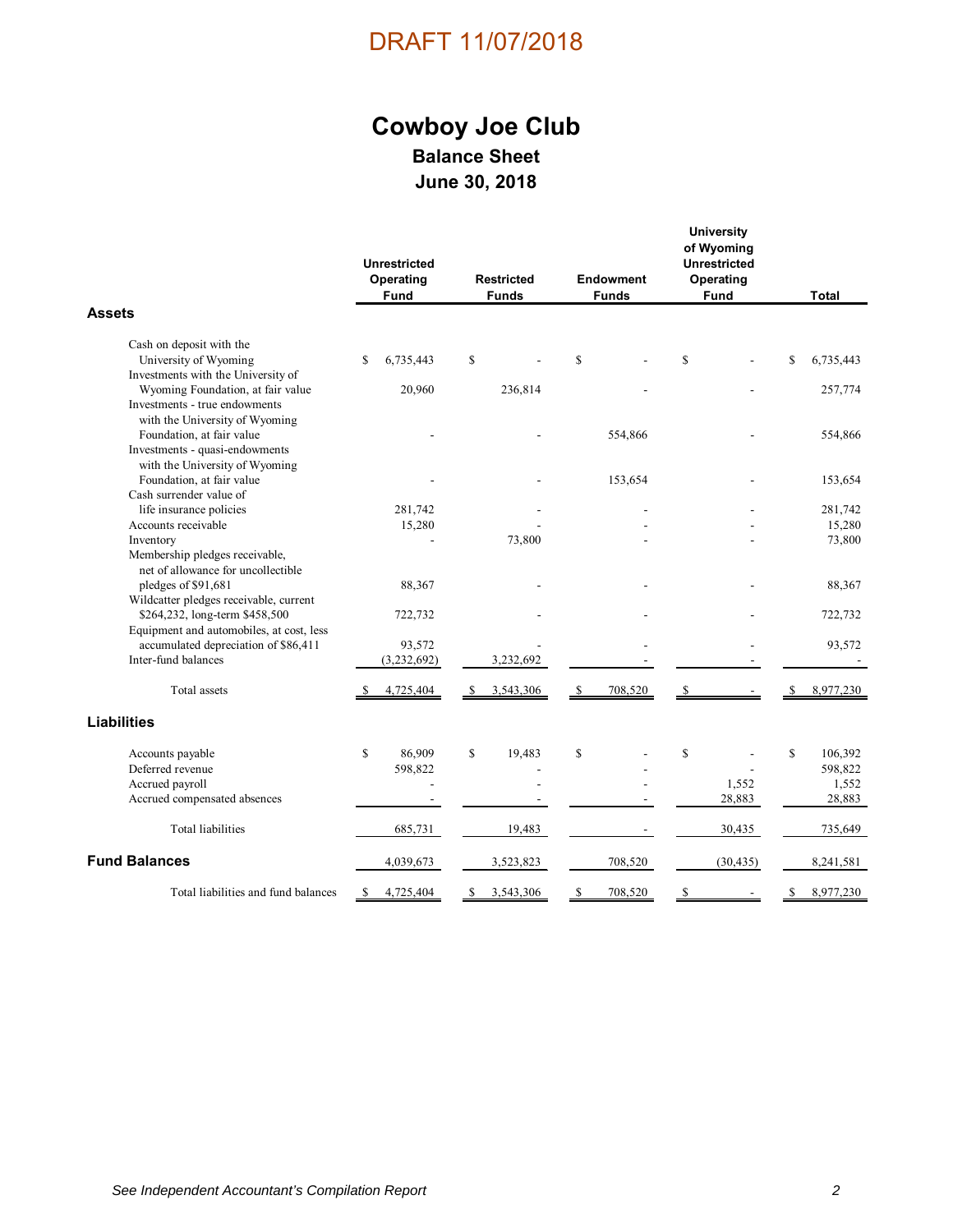### **Cowboy Joe Club Statement of Revenues, Expenses and Changes in Fund Balance Year Ended June 30, 2018**

|                                         | <b>Unrestricted</b><br>Operating<br>Fund | <b>Restricted</b><br><b>Funds</b> | <b>Endowment</b><br><b>Funds</b> | <b>University</b><br>of Wyoming<br><b>Unrestricted</b><br>Operating<br>Fund | <b>Total</b>    |
|-----------------------------------------|------------------------------------------|-----------------------------------|----------------------------------|-----------------------------------------------------------------------------|-----------------|
| Revenue                                 |                                          |                                   |                                  |                                                                             |                 |
| Memberships - cash                      | \$<br>3,180,224                          | \$<br>177,871                     | \$                               | \$                                                                          | \$<br>3,358,095 |
| Memberships - Steer-A-Year              |                                          | 149,369                           |                                  |                                                                             | 149,369         |
| Memberships - gifts-in-kind             | 926,219                                  | $\overline{a}$                    |                                  |                                                                             | 926,219         |
| Wildcatter suites and seats             | 1,632,619                                |                                   |                                  |                                                                             | 1,632,619       |
| Donations                               |                                          | 453,040                           | (116,955)                        |                                                                             | 336,085         |
| Fund raising activities                 | 914,849                                  | 69,548                            |                                  |                                                                             | 984,397         |
| Investment income                       | 103,247                                  | 62,437                            |                                  |                                                                             | 165,684         |
| Realized losses on investments, net     |                                          |                                   | (48, 554)                        |                                                                             | (48, 554)       |
| Unrealized gains on investments, net    |                                          |                                   | 106,885                          | $\overline{a}$                                                              | 106,885         |
| Miscellaneous income                    | 276,554                                  |                                   |                                  |                                                                             | 276,554         |
| Total revenue                           | 7,033,712                                | 912,265                           | (58, 624)                        |                                                                             | 7,887,353       |
| <b>Expenses</b>                         |                                          |                                   |                                  |                                                                             |                 |
| Support of the University               |                                          |                                   |                                  |                                                                             |                 |
| of Wyoming programs                     |                                          |                                   |                                  |                                                                             |                 |
| Athletic Department                     | 1,908,600                                | 309,293                           |                                  |                                                                             | 2,217,893       |
| Athletic Department - gifts-in-kind     | 689,509                                  |                                   |                                  |                                                                             | 689,509         |
| Other                                   | 4,000                                    |                                   |                                  |                                                                             | 4,000           |
| Fundraising activities                  | 469,506                                  | 74,410                            |                                  |                                                                             | 543,916         |
| Fundraising - gifts-in-kind             | 236,709                                  |                                   |                                  |                                                                             | 236,709         |
| Scholarships                            |                                          | 27,250                            |                                  |                                                                             | 27,250          |
| Wildcatter catering                     | 100,076                                  |                                   |                                  |                                                                             | 100,076         |
| Wildcatter seats and suites             | 20,369                                   |                                   |                                  |                                                                             | 20,369          |
| Awards and membership benefits          | 176,258                                  |                                   |                                  |                                                                             | 176,258         |
| Postage                                 | 5,290                                    |                                   |                                  | 23,893                                                                      | 29,183          |
| Printing                                | 37,601                                   |                                   |                                  |                                                                             | 37,601          |
| Promotion                               | 106,495                                  |                                   |                                  |                                                                             | 106,495         |
| Repairs and maintenance                 | 13,582                                   |                                   |                                  |                                                                             | 13,582          |
| Incentive compensation                  | 319,366                                  |                                   |                                  |                                                                             | 319,366         |
| Contract labor                          |                                          |                                   |                                  | 792,978                                                                     | 792,978         |
| Travel                                  | 57,506                                   |                                   |                                  |                                                                             | 57,506          |
| Other                                   | 112,025                                  |                                   |                                  | (370, 890)                                                                  | (258, 865)      |
| Depreciation                            | 18,945                                   |                                   |                                  |                                                                             | 18,945          |
| Total expenses                          | 4,275,837                                | 410,953                           |                                  | 445,981                                                                     | 5,132,771       |
| <b>Revenue Over (Under) Expenses</b>    |                                          |                                   |                                  |                                                                             |                 |
| <b>Before Transfers</b>                 | 2,757,875                                | 501,312                           | (58, 624)                        | (445, 981)                                                                  | 2,754,582       |
| <b>Transfers</b>                        | (1,823,462)                              | 1,014,614                         |                                  | 808,848                                                                     |                 |
| <b>Revenue Over (Under) Expenses</b>    | 934,413                                  | 1,515,926                         | (58, 624)                        | 362,867                                                                     | 2,754,582       |
| <b>Fund Balances, Beginning of Year</b> | 3,105,260                                | 2,007,897                         | 767,144                          | (393, 302)                                                                  | 5,486,999       |
| <b>Fund Balances, End of Year</b>       | 4,039,673<br>\$                          | 3,523,823<br>\$                   | 708,520<br>\$                    | \$<br>(30, 435)                                                             | \$<br>8,241,581 |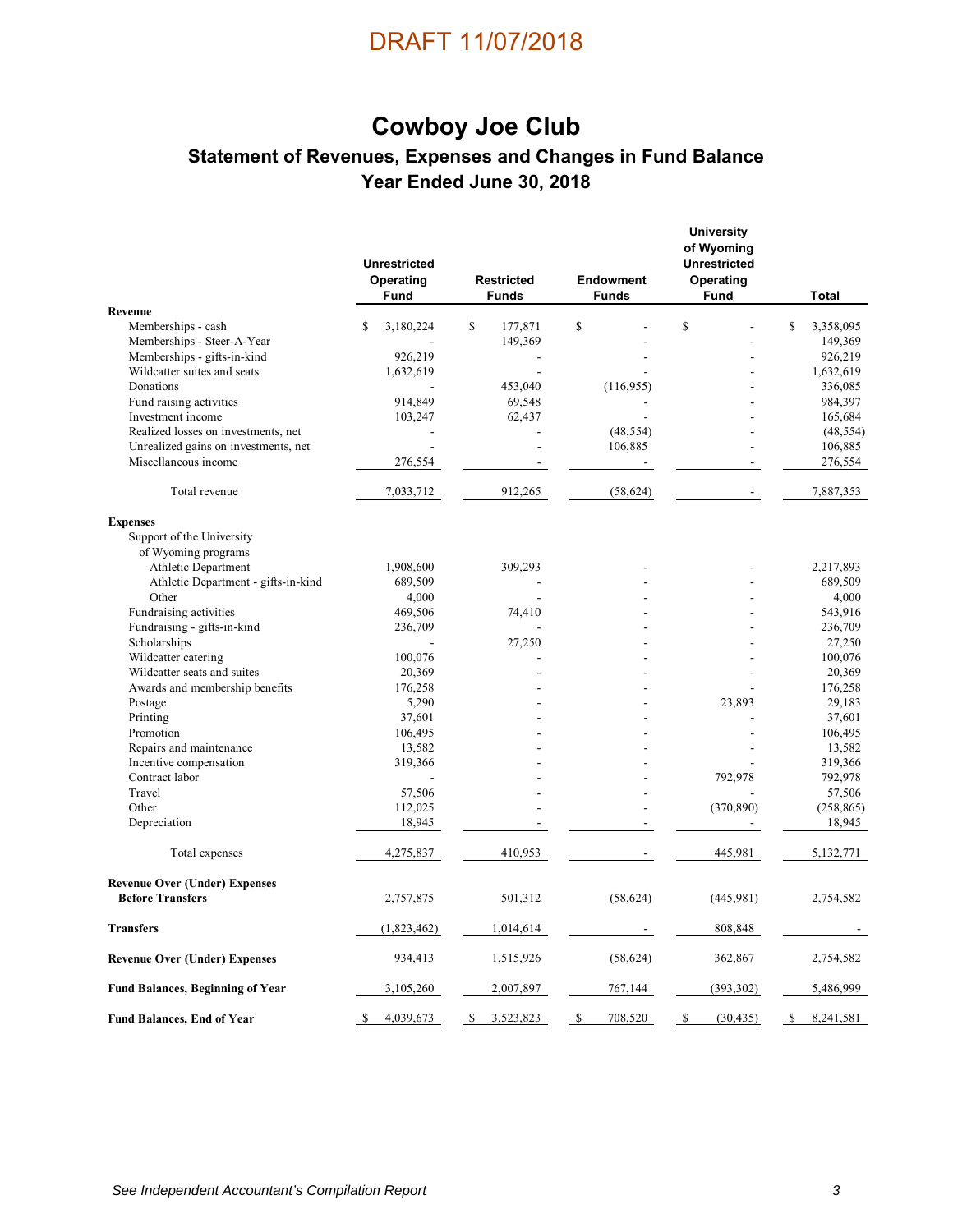

# **Cowboy Joe Club**

#### **Schedule I Support of University of Wyoming – Athletic Department Year Ended June 30, 2018**

|                                   | <b>Unrestricted</b><br><b>Operating</b><br><b>Fund</b> | <b>Restricted</b><br><b>Funds</b> | <b>Total</b>    |  |  |
|-----------------------------------|--------------------------------------------------------|-----------------------------------|-----------------|--|--|
| <b>Athletic Support</b>           |                                                        |                                   |                 |  |  |
| Grants and aid                    | 1,908,600<br><b>S</b>                                  | \$                                | 1,908,600<br>-S |  |  |
| Total athletic support            | 1,908,600                                              |                                   | 1,908,600       |  |  |
| <b>Other Support</b>              |                                                        |                                   |                 |  |  |
| Basketball men's team             |                                                        | 6,900                             | 6,900           |  |  |
| Basketball women's team           |                                                        | 3,220                             | 3,220           |  |  |
| Block and bridle                  |                                                        | 1,500                             | 1,500           |  |  |
| Cheerleaders                      |                                                        | 43,444                            | 43,444          |  |  |
| Football team                     |                                                        | 16,719                            | 16,719          |  |  |
| Golf team                         |                                                        | 176,652                           | 176,652         |  |  |
| Legacy wall                       |                                                        | 2,960                             | 2,960           |  |  |
| Swimming team                     |                                                        | 22,840                            | 22,840          |  |  |
| Tennis team                       |                                                        | 5,952                             | 5,952           |  |  |
| Track team                        |                                                        | 5,470                             | 5,470           |  |  |
| Walk for women                    |                                                        | 15,622                            | 15,622          |  |  |
| Wrestling team                    |                                                        | 8,014                             | 8,014           |  |  |
| Total other support               |                                                        | 309,293                           | 309,293         |  |  |
| Total Athletic Department support | 1,908,600                                              | 309,293                           | 2,217,893       |  |  |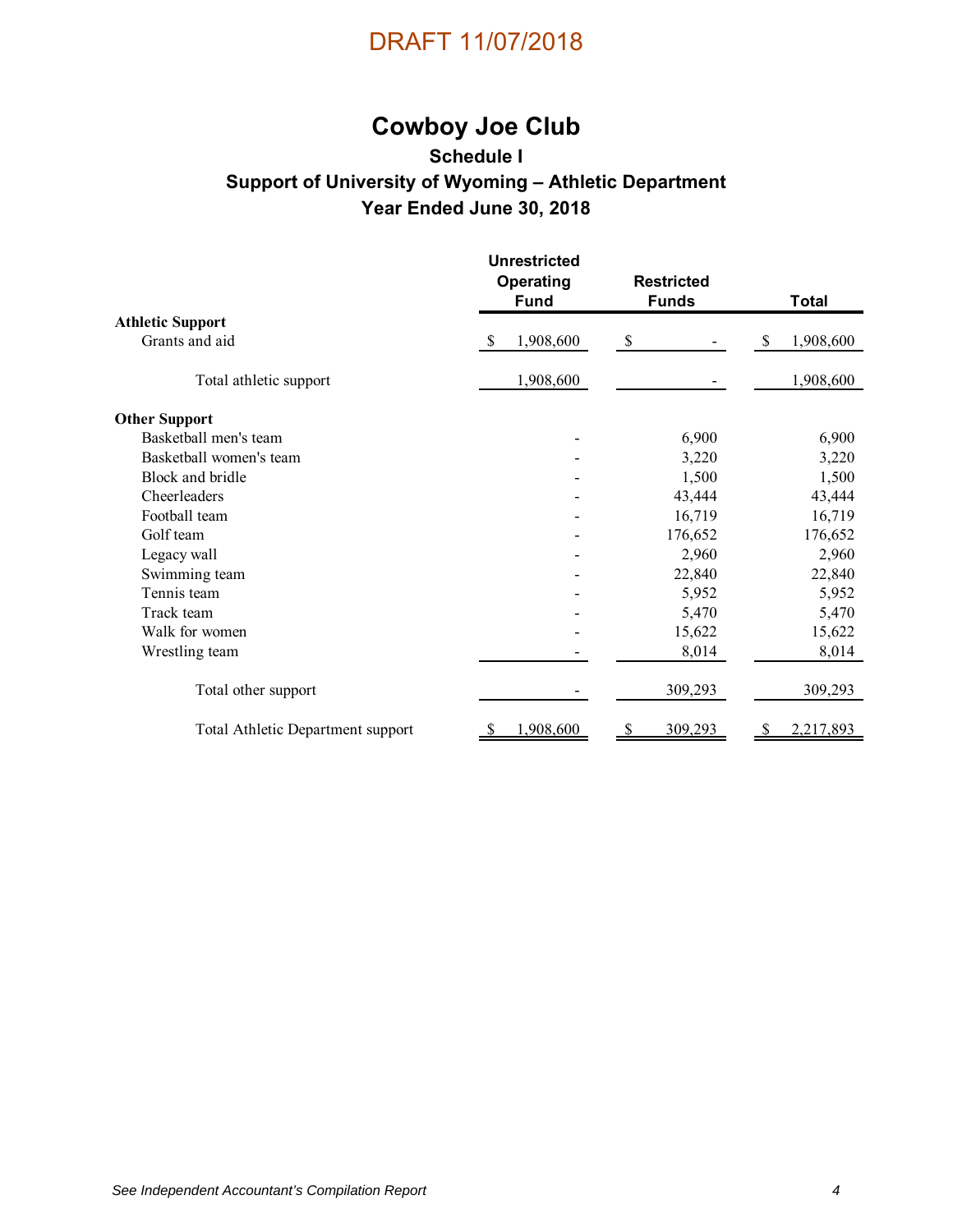

# **Cowboy Joe Club**

#### **Schedule II Support of University of Wyoming – Athletic Department Gifts-In-Kind and Other University Support Year Ended June 30, 2018**

|                                          |    | <b>Unrestricted</b><br>Operating<br><b>Fund</b> |  |  |  |
|------------------------------------------|----|-------------------------------------------------|--|--|--|
| <b>Athletic Department Support</b>       |    |                                                 |  |  |  |
| Gifts-in-kind                            |    |                                                 |  |  |  |
| Advertising                              | \$ | 321,964                                         |  |  |  |
| Automobile                               |    | 305,479                                         |  |  |  |
| Medical                                  |    | 62,066                                          |  |  |  |
| Total gifts-in-kind support              |    | 689,509                                         |  |  |  |
| <b>Other University Support</b><br>Other |    |                                                 |  |  |  |
| Animal science support                   | S  | 4,000                                           |  |  |  |
| Total other University support           | S  | 4,000                                           |  |  |  |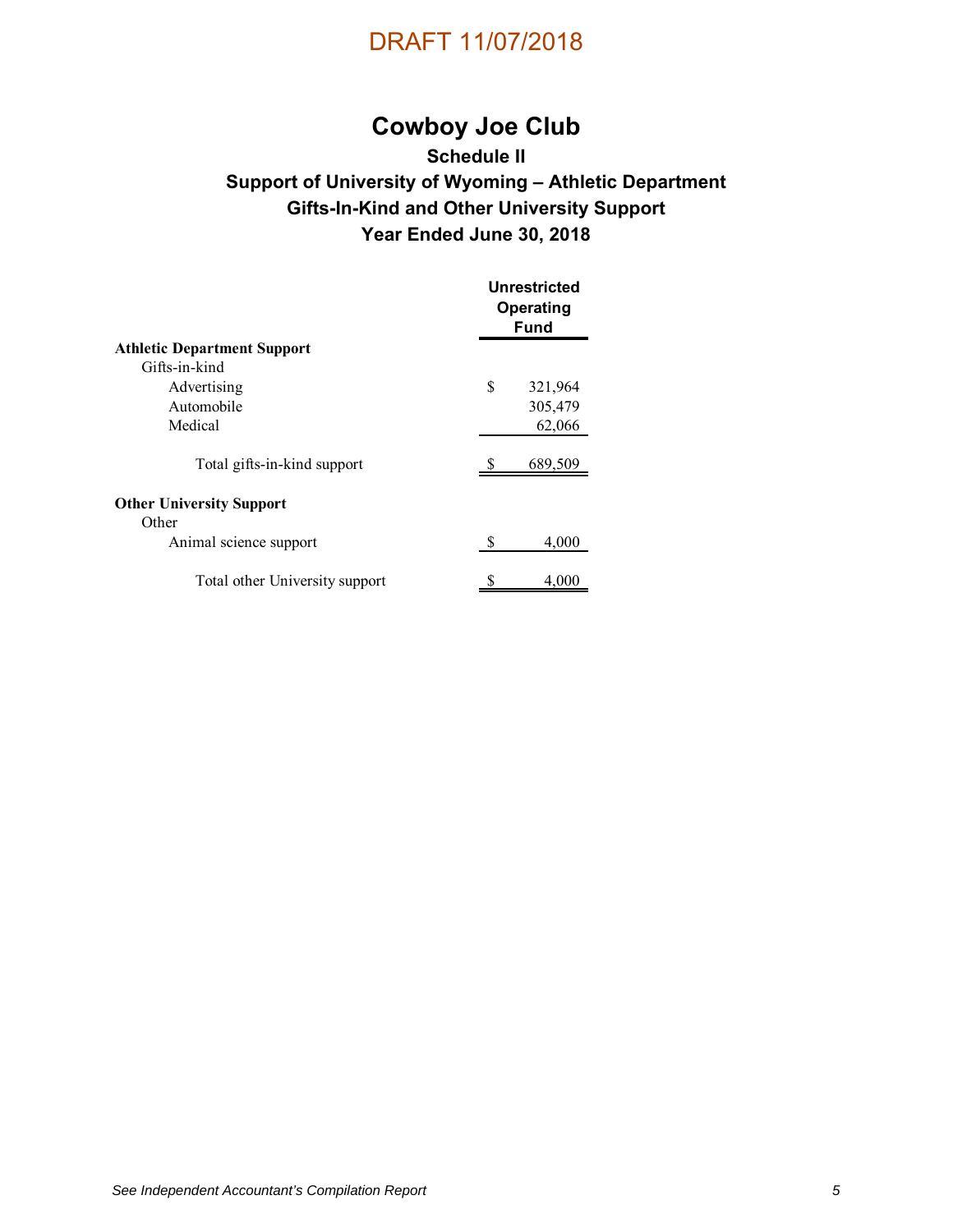# **Cowboy Joe Club**

#### **Schedule III Fundraising Activities Revenues and Expenses Year Ended June 30, 2018**

|                                       | <b>Unrestricted</b> |             |                      |              |               |              |
|---------------------------------------|---------------------|-------------|----------------------|--------------|---------------|--------------|
|                                       | Operating           |             | <b>Restricted</b>    |              |               |              |
|                                       |                     | <b>Fund</b> |                      | <b>Funds</b> |               | <b>Total</b> |
| <b>Fundraising Activities</b>         |                     |             |                      |              |               |              |
| Revenue                               |                     |             |                      |              |               |              |
| Auction                               | \$                  | 477,290     | \$                   |              | $\mathcal{S}$ | 477,290      |
| Golf tournaments                      |                     | 342,082     |                      |              |               | 342,082      |
| Hospitalities                         |                     | 29,470      |                      |              |               | 29,470       |
| Stadium seats                         |                     | 66,007      |                      |              |               | 66,007       |
| Steer-A-Year - gain on sale of steers |                     |             |                      | 69,548       |               | 69,548       |
| Total revenue                         | -S                  | 914,849     | $\sqrt{\frac{2}{5}}$ | 69,548       | -S            | 984,397      |
| <b>Expenses</b>                       |                     |             |                      |              |               |              |
| Auction                               | \$                  | 87,757      | \$                   |              | \$            | 87,757       |
| Golf tournaments                      |                     | 194,090     |                      |              |               | 194,090      |
| Hospitalities                         |                     | 106,284     |                      |              |               | 106,284      |
| Stadium seats                         |                     | 67,680      |                      |              |               | 67,680       |
| Steer-A-Year - feedlot expenses       |                     |             |                      | 74,410       |               | 74,410       |
| Fundraising                           |                     | 12,880      |                      |              |               | 12,880       |
| Other                                 |                     | 815         |                      |              |               | 815          |
| Total expenses                        | -S                  | 469,506     | -\$                  | 74,410       | -8            | 543,916      |
| <b>Gifts-in-kind Expenses</b>         |                     |             |                      |              |               |              |
| Automobile                            | \$                  | 49,904      | \$                   |              | $\mathcal{S}$ | 49,904       |
| Advertising                           |                     | 45,200      |                      |              |               | 45,200       |
| Food and beverage                     |                     | 43,867      |                      |              |               | 43,867       |
| Lodging                               |                     | 6,359       |                      |              |               | 6,359        |
| Miscellaneous                         |                     | 77,640      |                      |              |               | 77,640       |
| Steer-A-Year                          |                     | 13,739      |                      |              |               | 13,739       |
| Total gifts-in-kind expenses          |                     | 236,709     | \$                   |              |               | 236,709      |